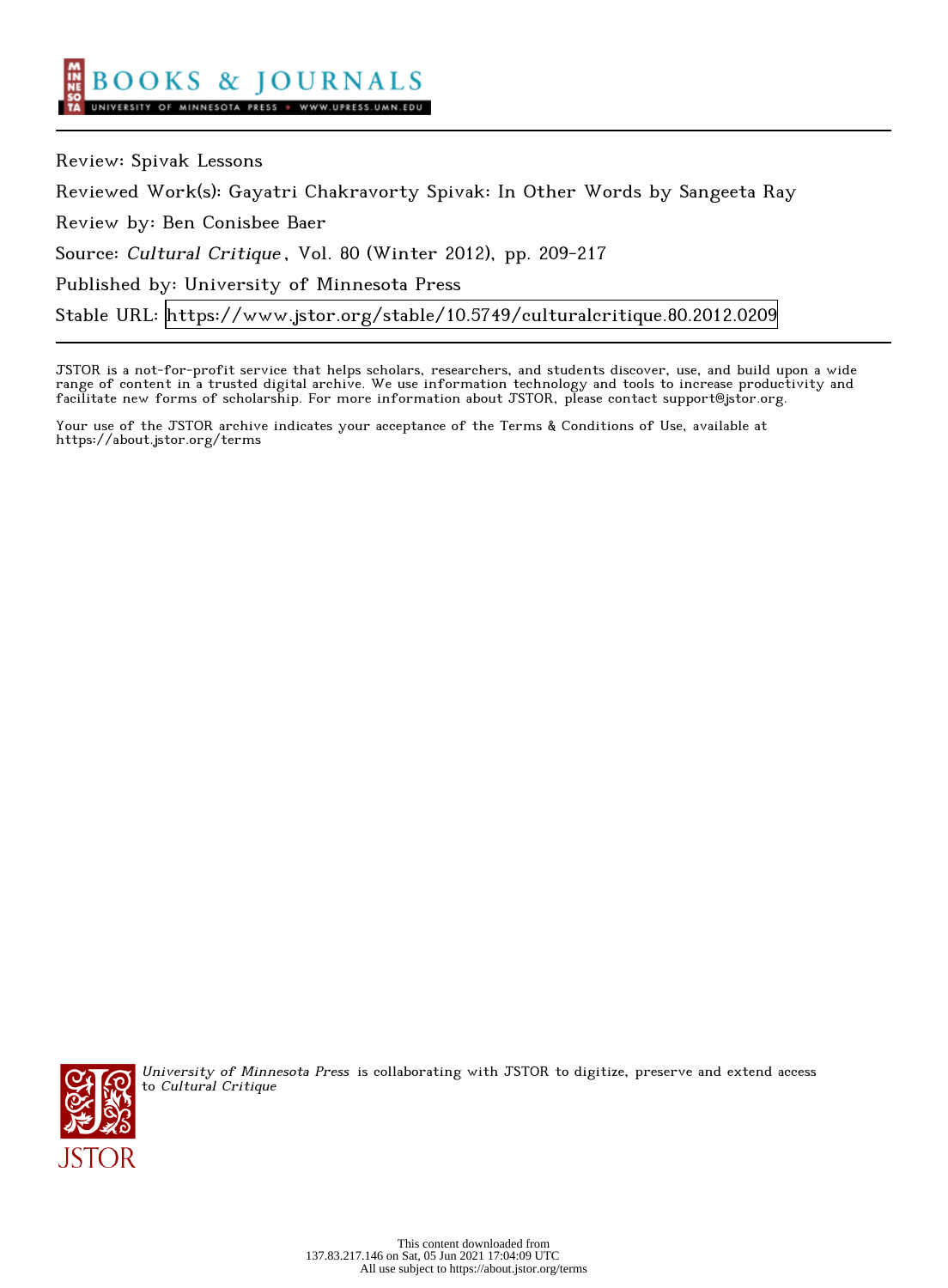# BOOK REVIEWS

*Cultural Critique*'s commitment to cultural and intellectual debate and discussion is bolstered by the regular inclusion of book reviews of both new and not-so-new books. Generally, books reviewed will have appeared within the past three years, although reviews of older books that are emerging or reemerging in intellectual debates are also welcome. As an academic publication, *Cultural Critique* sees itself as having a responsibility to devote space to authors whose work otherwise may not be reviewed. For *Cultural Critique*'s special issues, book reviews should share the issue's thematic focus. *Cultural Critique*'s book review editors solicit writers, books, and ideas for future contributions to this section of the journal. Please contact Tim August and Thomas Cannavino at cultcrit@umn.edu or *Cultural Critique*, Department of Cultural Studies and Comparative Literature, 216 Pillsbury Drive S.E., 235 Nicholson Hall, University of Minnesota, Minneapolis, MN 55455-0195.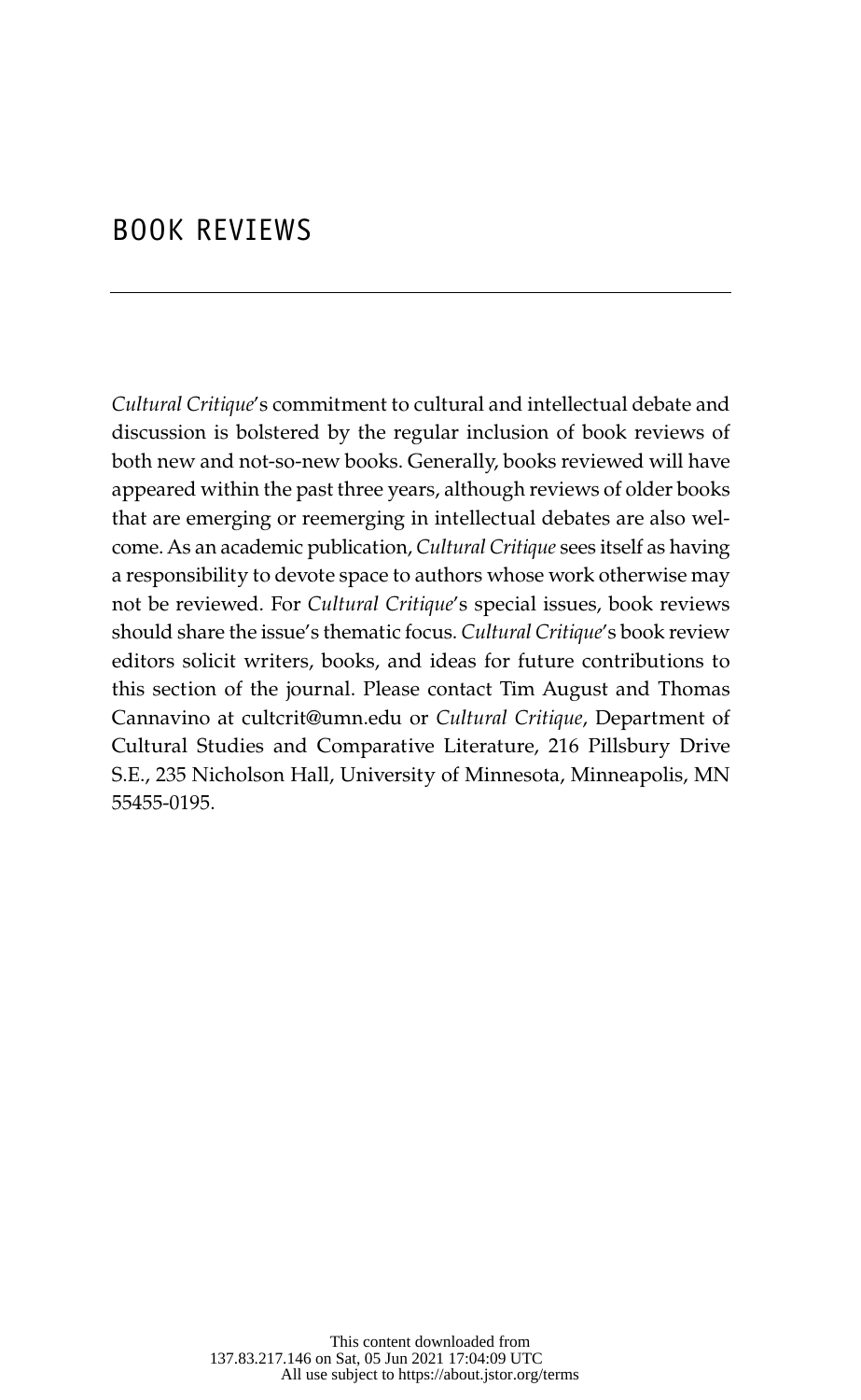## SPIVAK LESSONS

### *GAYATRI CHAKRAVORTY SPIVAK: IN OTHER WORDS* BY SANGEETA RAY Wiley-Blackwell, 2009

#### *Ben Conisbee Baer*

The questions that animate Sangeeta Ray's engaging new book on Gayatri Chakravorty Spivak bear upon teaching and learning. The push and pull of being both student of Spivak's work and teacher of that work in the classroom and in the medium of the book are palpable from the first pages. We begin with a heading of "Partial Beginnings," and soon the "impossible" task of a book on Spivak is invoked (1). "[H]ow would I write her without diminishing her presence?" (1) asks Ray, facing, in fact, the double bind confronting every teacher: how to respond responsibly to the subject they have to teach.

As Ray points out, Spivak calls attention to the play in Derrida's French between *répondre à* and *répondre de* that formalizes several options here. Thus, "*give* an answer to," "answering to," "being answerable for" (Spivak, "Responsibility," 61; Ray, 72).1 None is predictably the right thing. Caught in this double bind, the teacher is left without a reliable device with which to calculate what her answerability to the material to be taught should be. So we receive "a version of the many possible books that were discarded and rewritten" (Ray, 1). Maybe it all sounds a bit dramatic, but in fact it's an experience of everyday life: like everyone, the teacher must decide how to go on, but every "instant of decision is a madness . . . a decision of urgency and precipitation, acting in the night of nonknowledge and nonrule" (Derrida, "Force of Law," 255). In her continuously reflexive engagement with the texts of Spivak, Ray does not cease reminding her readers that

**Cultural Critique 80—Winter 2012—Copyright 2012 Regents of the University of Minnesota**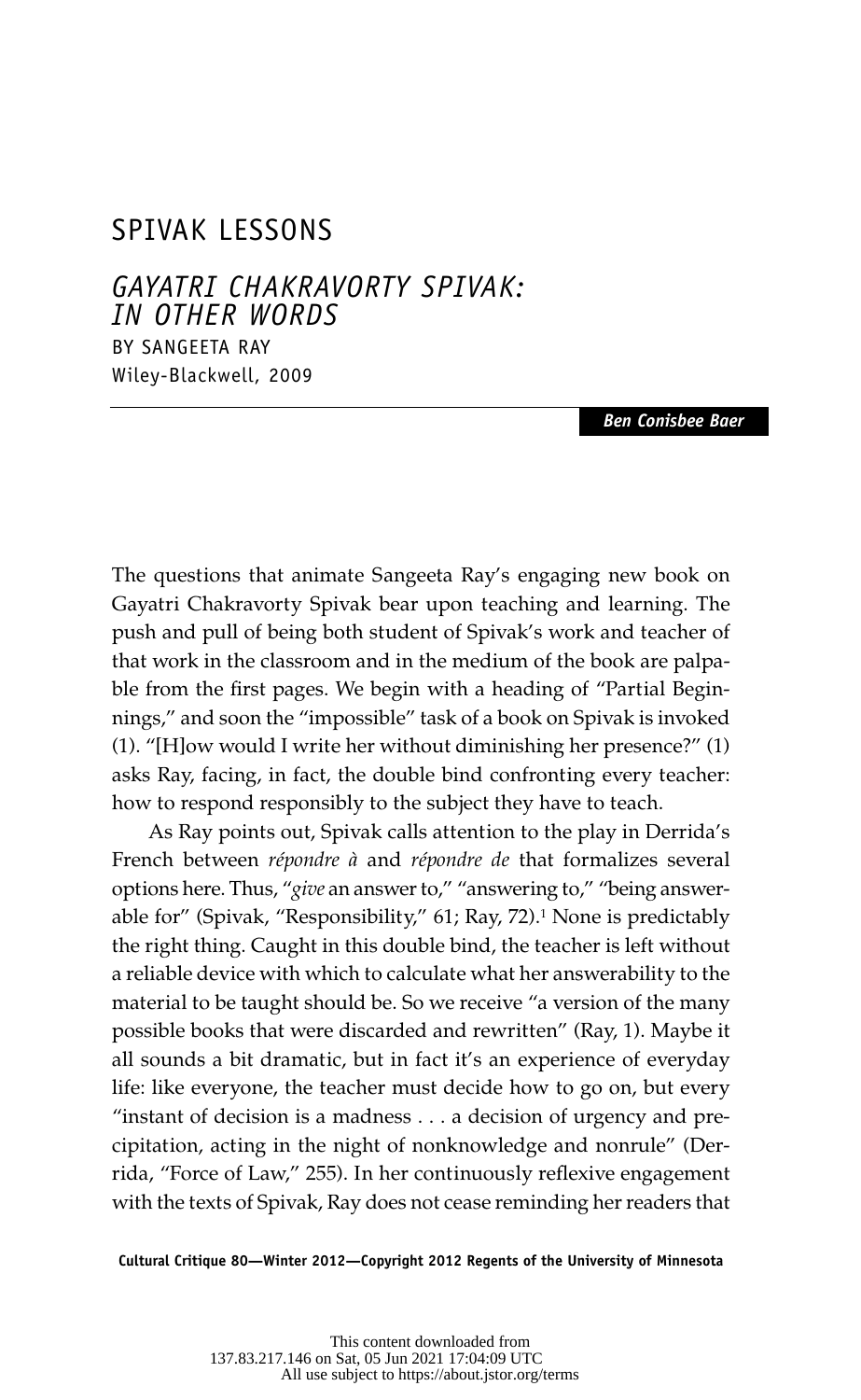the urgent, productively anxiety-inducing scene of pedagogy is acted out in those texts.

The options open to the teacher will depend to some extent upon where she or he stands in the tremendously class-divided situation of education at all levels in the world today. As Ray observes, it is to questioning the instituted apartheid of education that Spivak has dedicated a great part of her energies over the last twenty years or so. In a class-divided system, standardized, rote-learned answers are called for from the poor, while the middle and upper classes demand that their children are taught to "think for themselves," to become "problem solvers" and "leaders." With unyielding perseverance, Spivak has worked to train teachers in the rural South to teach a state curriculum in such a way that the children of the subaltern might also become "problem solvers," minimally equivalent in capacity to their Ivy League peers at the other end of the spectrum on which she teaches. In the second chapter, on the theme of "soul-making," Ray shows how Spivak's experience of education in the rural global South radically informs her apparently more abstract or "high"-level theoretical writing. To be able to discern the figure of the "gendered subaltern" and the "new subaltern" (nonreciprocally accessed by a one-way street of telecommunications and finance capital) at large in the world; to be able to read in the writings of Tagore and J. M. Coetzee, for instance, the specific disjunctures between ethics and politics, warning of the risks and failures of postcolonial politics, as well as their totally unexpected resources of hope; to be able to do any of these things (and myriad others, too, that readers will find original in Spivak's work), Ray observes, it is perhaps necessary to have ventured out of narrowly academic enclosures into teaching work alongside grassroots subaltern activists (51–62). This is no easy task: thinking you have successfully done so is itself a warning, a moment for vigilance (59).

Meanwhile, overseen by this multileveled labor of Spivak's, there have appeared in the last few years several short monographic studies of her work. Stephen Morton's *Gayatri Chakravorty Spivak* (2003) is part of Routledge's *Critical Thinkers* series of "introductory guides to key figures in contemporary thought." Mark Sanders's Gayatri Chak*ravorty Spivak* (2006) is part of Continuum's *Live Theory* series published under similar rubric. Although the number of book chapters and articles in many languages that engage and discuss the work of Spivak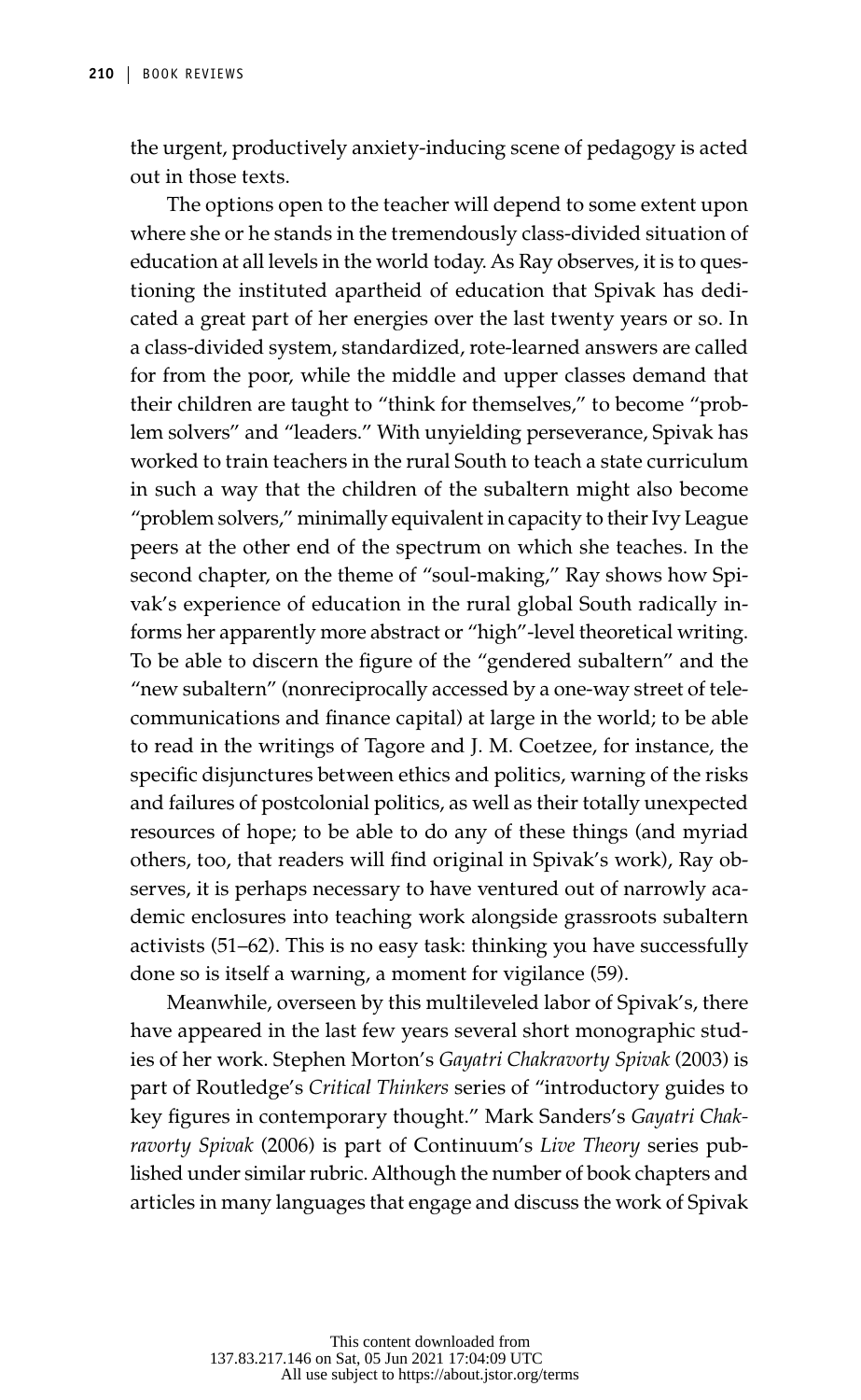is probably uncountable, there are still relatively few monographic studies. Given the significance of Spivak's intellectual contributions, and the force and frequency of her interventions in many academic and activist contexts, it is somewhat surprising that there are not more monographs and collections dedicated to her oeuvre.<sup>2</sup> Ray's book is not part of a "beginner's guide"-type series, and its more explicit engagement with the peculiarly summary-resistant sinews and interconnections of Spivak's writing and activism makes of it an essential complement to the other two monographs. One hopes that these short studies of the past few years are straws in the wind, signs of a deeper, more comprehensive engagement to come.

Ray's book does not, however, appear as part of a series introducing students to important critics or concepts; nor does it present itself as a beginner's guide. " This is not a book about Spivak," she writes at the end of chapter 1 (22). Ray rather hopes that her book "offers a thinking through with Spivak the important questions about reading, pedagogy, ethics, and feminism" (23). *In Other Words* comes across as a reckoning with Spivak, as a record of a reading and teaching itinerary over many years, and as a staging of a scene of instruction (the above-quoted mention of pedagogy clues us in here: this is a book full of "lessons" and "learning"). Indeed, Ray dramatizes her own scenes of being-instructed-by Spivak as, simultaneously, she instructs her readers in lessons to be learned from Spivak. Thus the book turns out to be a guide after all, but one that attempts to enter Spivak's work as a kind of guerrilla classroom or workshop, a precept session for the ethico-politically engaged feminist scholar. Not simply a guide *to* Spivak, but a dramatization of how Spivak can be a guide. The fact that, as Ray points out, Spivak's writing does not easily yield models or paradigms may itself explain the relative lack of secondary studies of her work in its mode of a "reading practice" (22). A practice that somehow resists summary even as it enables other headings, in bodies of work that do not, or cannot, resemble it.

Ray centers each of her four chapters on a well-chosen collage of Spivak's writings, bringing out how these writings are part of a larger, cumulative argument about, and performance of, pedagogy. Thus, in chapter 2, on literature, Ray deftly relates the "Literature" chapter of *A Critique of Postcolonial Reason* (1999)—and especially the part that began as the pathbreaking essay " Three Women's Texts and a Critique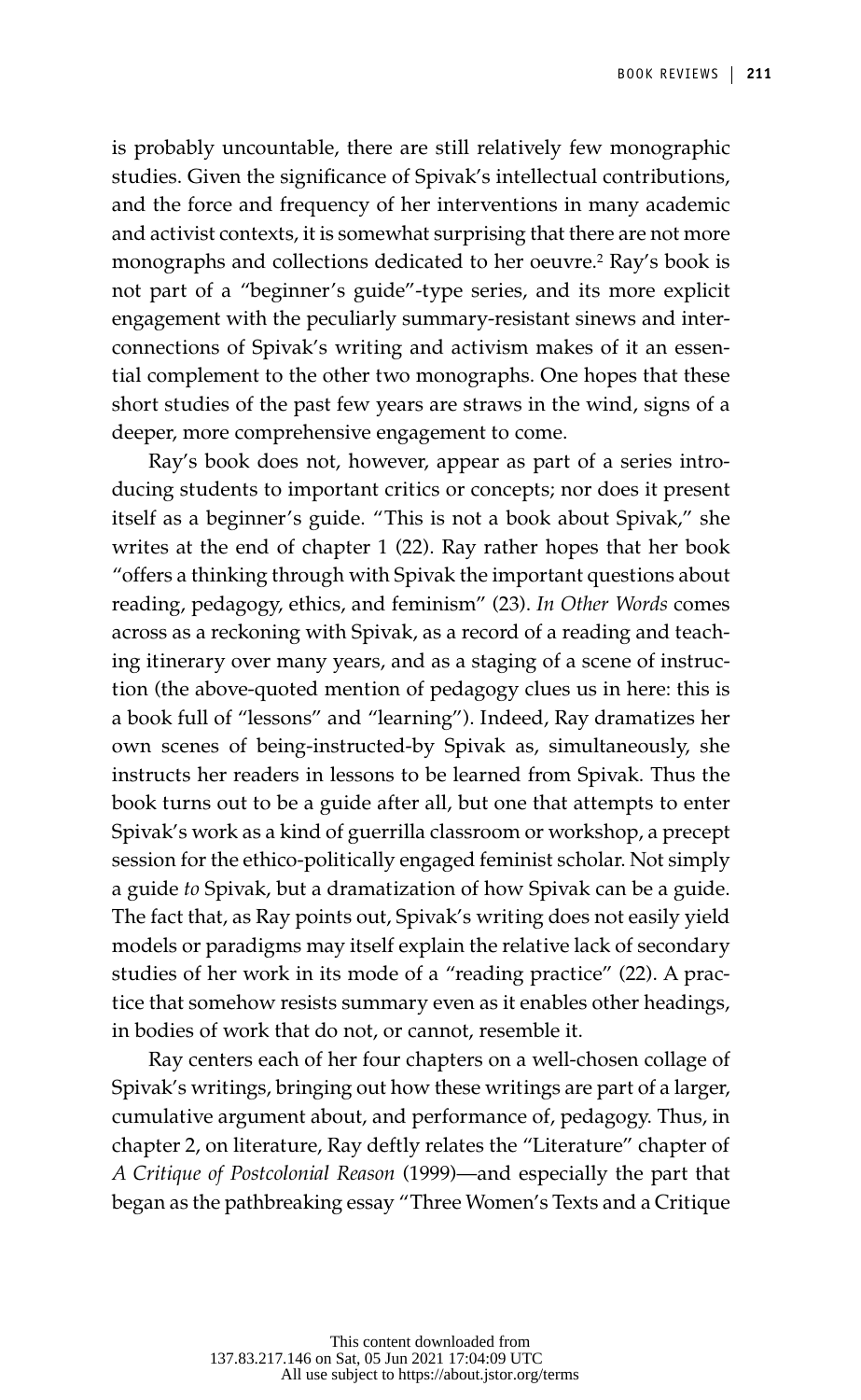of Imperialism" (1985)—to Spivak's practice of teacher training in rural Bengal. She achieves this connection through the motif of "soul making," the production of the colonial subject as a *subject*, an ethical being. Spivak tracks a taxonomy of the limits of this colonial endeavor, the making of a classed soul, through literary examples from the nineteenth and twentieth centuries in *Jane Eyre*, *Frankenstein*, and *Wide Sargasso Sea*, and then in J. M. Coetzee's *Foe*. Ray then relates these readings to another site of soul making, in the practice of the rural classroom, where the "discontinuity" between subaltern and intellectual may perhaps be repaired (61). In the rural classroom, the soulshape of the subaltern child can perhaps be engaged with as something that will educate the educators. For Ray, Spivak's "uncoercive rearrangement of desires" (61) is cast in terms of a variant of soul making informed by a robust literary imagination that has learned how to work, doubtfully, slowly, without piety—in unguaranteed, possibly hopeless, conditions. Pessimism of the intellect, optimism of the will.

It is the question of ethics that remains at the center of Ray's engagement with the pedagogical Spivak, and chapter 3 tackles this question head on. The central texts at issue here are "Responsibility" (1994) and *Imperatives to Re-Imagine the Planet* (1999). Ray teases out some implications of the intricate deconstruction of "benevolence" undertaken in Spivak's astonishing juxtaposition of a reading of Derrida on Heidegger (*Of Spirit*) with her own account of the World Bank Flood Action Plan for Bangladesh and the European Green opposition to it. Spivak's staging of the double bind of responsibility here—itself doubly bound in the relation between a historical narrative and a philosophical morphology—calls attention to the way the subaltern still falls between the cracks. The World Bank stands for the exigencies of Economy; the Green Party stands for the demands of Nature. These two self-assigned "responsibilities" lose the subaltern on the one hand by sheer imposition of development from above, and on the other by a (necessarily misfiring) deployment of the native informant as "authentic local voice" (78). Ray lingers on this, one of Spivak's most important and daunting critiques of benevolence, and makes it segue into a more general consideration of Spivak's "ethical turn."

We thus return to responsibility with the question of "planetarity," a term Spivak coined in *Imperatives* to supplement globality. Ray tracks the ongoing elaboration of the ethical in Spivak's work to show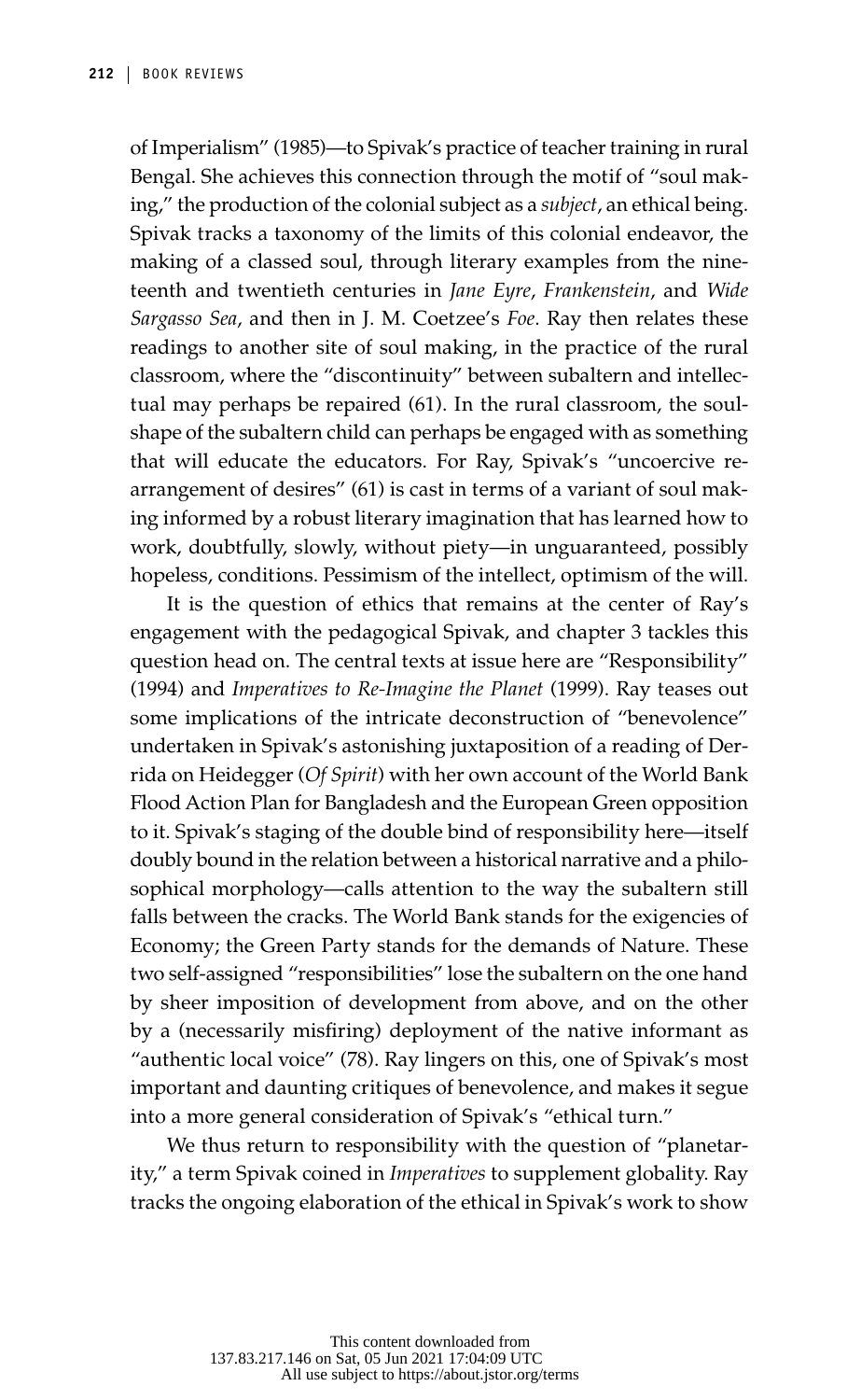the different ways in which she sets rights- and responsibility-based ethical systems into critical relation with one another. What Spivak has termed the "terror" of planetarity<sup>3</sup> may be experienced in terms of the alterity of a "planet" that is literally indifferent to the presence of its human "custodians" (84). Reading perhaps too romantically, Ray understands planetarity to signify "pre-capitalist structures of engagement with the earth" (85) in a humanistic, ecological mode. Yet humanism itself, as Spivak has argued recently, may be thought of as a "grounding error," a defense mechanism against the otherness of a planetarity that *does not care about us* (" The Stakes of the Question"). Ray de-emphasizes the absolute alterity of the planet (as one must, as it is unthinkable), but perhaps thereby misses that it is the "premodern," now-residual *response* to this "terror" that opens the possibility of situating agency in alterity rather than in a self as subject of rights. Such a challenge to ecological and other kinds of collective thought remains to be elaborated if the promise of activating what is "defective for capitalism" can be turned into a learnable—let alone a practicable—lesson.

Throughout the book, in her own readings of literary texts as well as in her account of Spivak, Ray does an excellent job of emphasizing how feminism is a key to Spivak's life and work. The feminist lesson, for Ray, is the most important lesson of all. While each chapter attempts to do justice to the play of Spivak's feminist positions, the final chapter concerns itself specifically with an account of Spivak's critical relation to academic and theoretical feminisms of our times ("Anglo-American" and "French"), while tracking her singular journey beyond their limits. This is broached through a discussion of the vicissitudes of the concept-metaphor "strategic essentialism," perhaps the most famous and now overused of all the Spivakian slogans Ray discusses in her book (see especially 107–23). Spivak has certainly distanced herself from this formula by now. However, Ray vividly illuminates how and why, at a certain point, the formula was necessary and effective in cracking open the self-image of French feminism as it privileged a heterogeneous universe of (European) women's pleasures against a homogenous universe of (non-European) women's suffering (114–20). Ray's reminder of this fact is timely.

As Ray points out, Spivak often proceeds from a feminist position that cannot ignore the obligation to *begin* with a feminism that is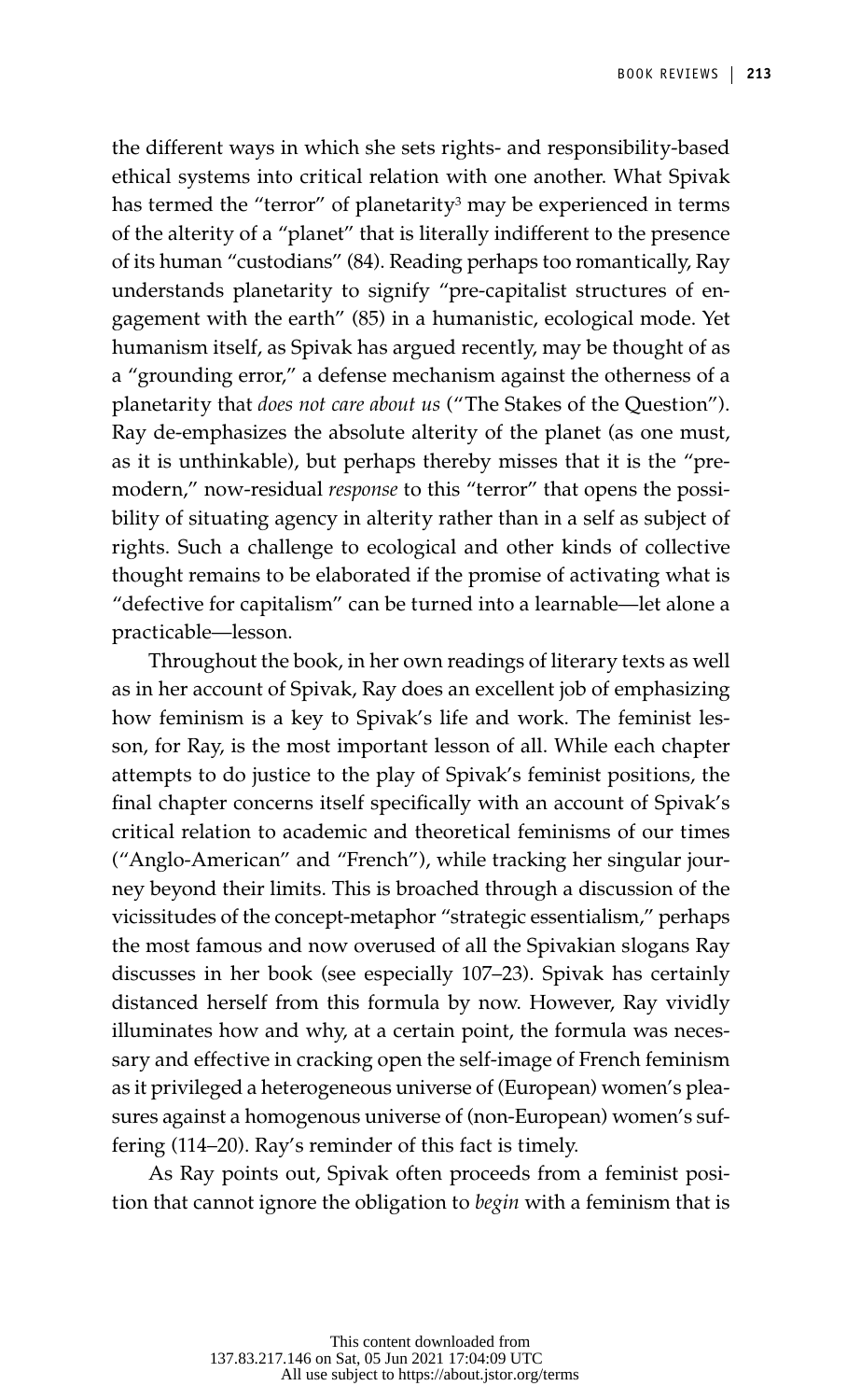"grounded in the differences between women" (121), as well as in the thought that she can best "articulate female solidarity" internationally from that differential base (124). Another lesson, another settingto-work that must be activated.

Perhaps "inevitably" (127) ending with a discussion of "Can the Subaltern Speak?" Ray concludes with a meditation on Spivak's concluding representation of the young suicide Bhubaneswari Bhaduri. It is this particular move that has received the most elaboration in Spivak's subsequent discussion and reworking of the first versions of the piece.<sup>4</sup> It was always a daring move to frame this lone, unheard attempt to "speak" against the validation of *sati* in the context of the revolutionary militancy of the Bengali middle class. I read it as a particularly difficult example from which to generalize subalternity, strangely echoing Antonio Gramsci's letter to Julia Schucht wherein he seems for the first time, and addressing a woman, to singularize subalternity rather than, as in the *Notebooks*, tending to figure it only as a collective formation (subaltern classes, subaltern groups).<sup>5</sup> It is a mark of Ray's acute readerly instincts that she is able to frame Spivak's inclusion of this account of the death of a family member in terms of Spivak's "own desire" and as a "critically gratifying" act (129; 132). Finding the gesture problematic and "dangerous," Ray is "concerned about the manner in which this desire could be seen as similar in form to the very desire [Spivak] critiques in Foucault and Deleuze" (129). We return to the scene of pedagogy, undone, in Ray's argument, by the desire to be autobiographical: "Why lessen the lesson," asks Ray, "by making the autobiographical explicit?" (131).

Yet here I feel that Ray does not pursue her own insights far enough. For, as I understand it, desire is the very thing Spivak lets the reader in on in her staging of "Can the Subaltern Speak?" At stake are precisely the desire and self-gratification of the theorist. With the formula "white men are saving brown women from brown men," improvised upon Freud's "a child is being beaten," does Spivak not write the theorist's desire into the picture? "A Child Is Being Beaten" is Freud's most elaborated exploration of the question of identification, and his setting out of the permutations of the subject's position within the scene is well known. Child, beater, beatee, spectator, and more: all these positions can change for and as the subject of the phantasmatic identification in this scenario. Beating might indeed figure self-gratification.<sup>6</sup>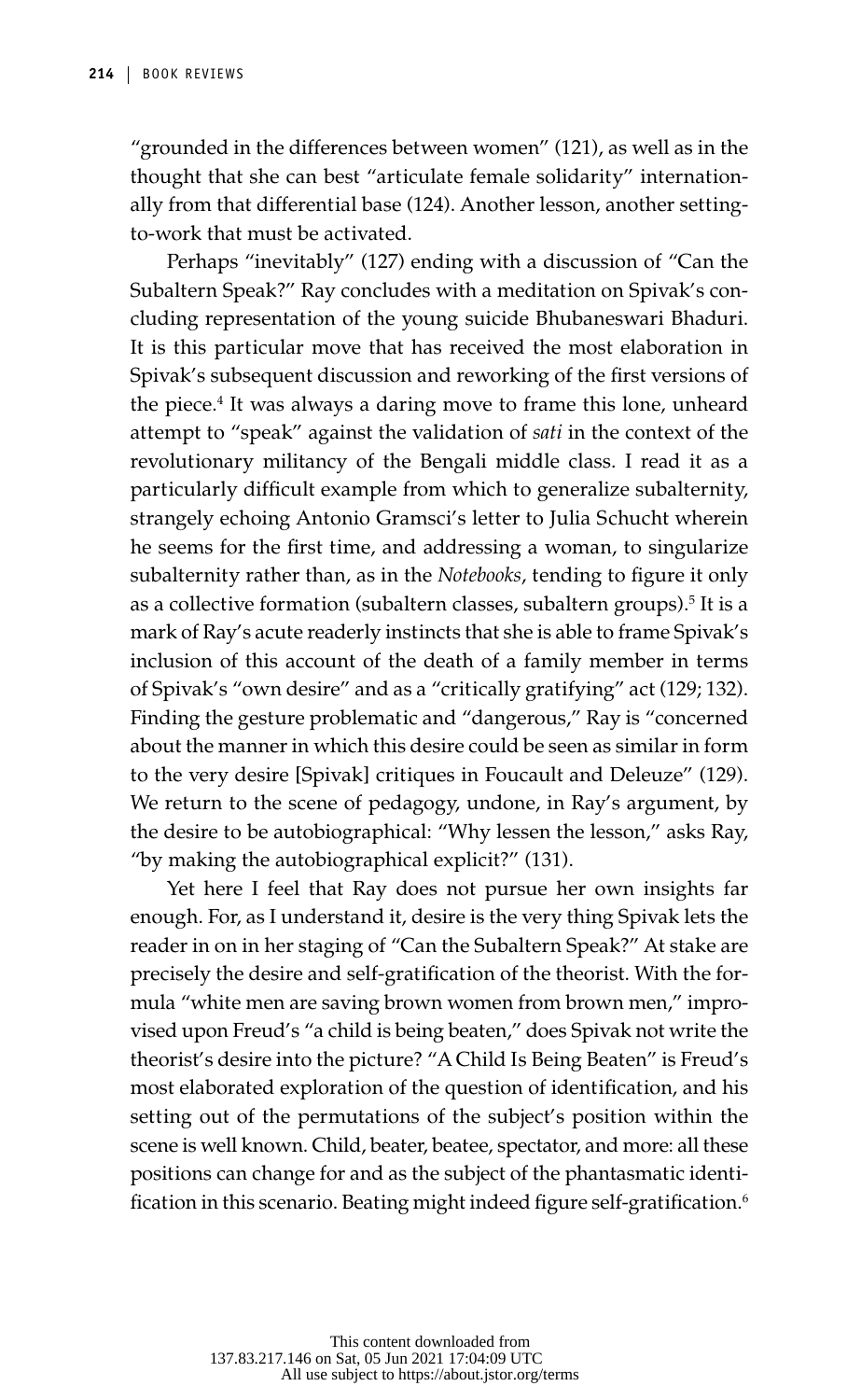The whole theater is a desiring-machine. Why does Spivak invoke *sati*, Draupadi, the *Dharmashastras,* and the *Mahabharata*? Not just because she wants to show the colonial overwriting of "tradition," but because she wishes to inscribe the question of subalternity within a far deeper history than merely that of British colonialism. That is, she also wishes to produce a critique of "Hinduism" and its part in the story of the making of the subaltern. Freud, the white man, will here save Spivak, the brown woman. Thus there is nothing fortuitous in the fact that Spivak borrows a syntactic formula from Freud. Consequently I would say that at this point Ray must read the scene of writing more closely than she does. We are confronted with a site of complicity, a theater of (theoretical) auto-affection, at the very moment Spivak was instigating her own path of exit from the closures of the Parisian theory scene. Spivak here allies with a different group of Indians, B. R. Ambed kar and Mulk Raj Anand, for example, who do not fixate on modern imperialism as the only system for producing subalternity. That is another story, waiting for the next writer of a Spivak guide. For now let us borrow some words from Derrida, words that Spivak has often cited for similar reasons, to suggest an allegory of reading for those closing moments of "Can the Subaltern Speak?"

Operating necessarily from the inside, borrowing all the strategic and economic resources of subversion from the old structure, borrowing them structurally, that is to say without being able to isolate their elements and atoms, the enterprise of deconstruction always in a certain way falls prey to its own work. (Derrida, *Of Grammatology,* 24)

The importance of Ray's book lies in its active transgression of the kind of knowledge-project that can and must be performed by a beginner's guide. In this respect, her book works as an excellent pathway into the complex textures of Spivak's own writings. We have a deeply engaged record of Ray's encounter before us, and once we have worked through it she encourages us to cross the limits of her book's virtual classroom for other scenes of teaching and learning where "the ethical interruption can postpone the attempt merely to know the other."7

#### **Notes**

1. Spivak's "Responsibility" was first published in *Boundary 2* in 1994. For Derrida's discussions, see "Passions," 3–34, and *Politics of Friendship*, 250–53.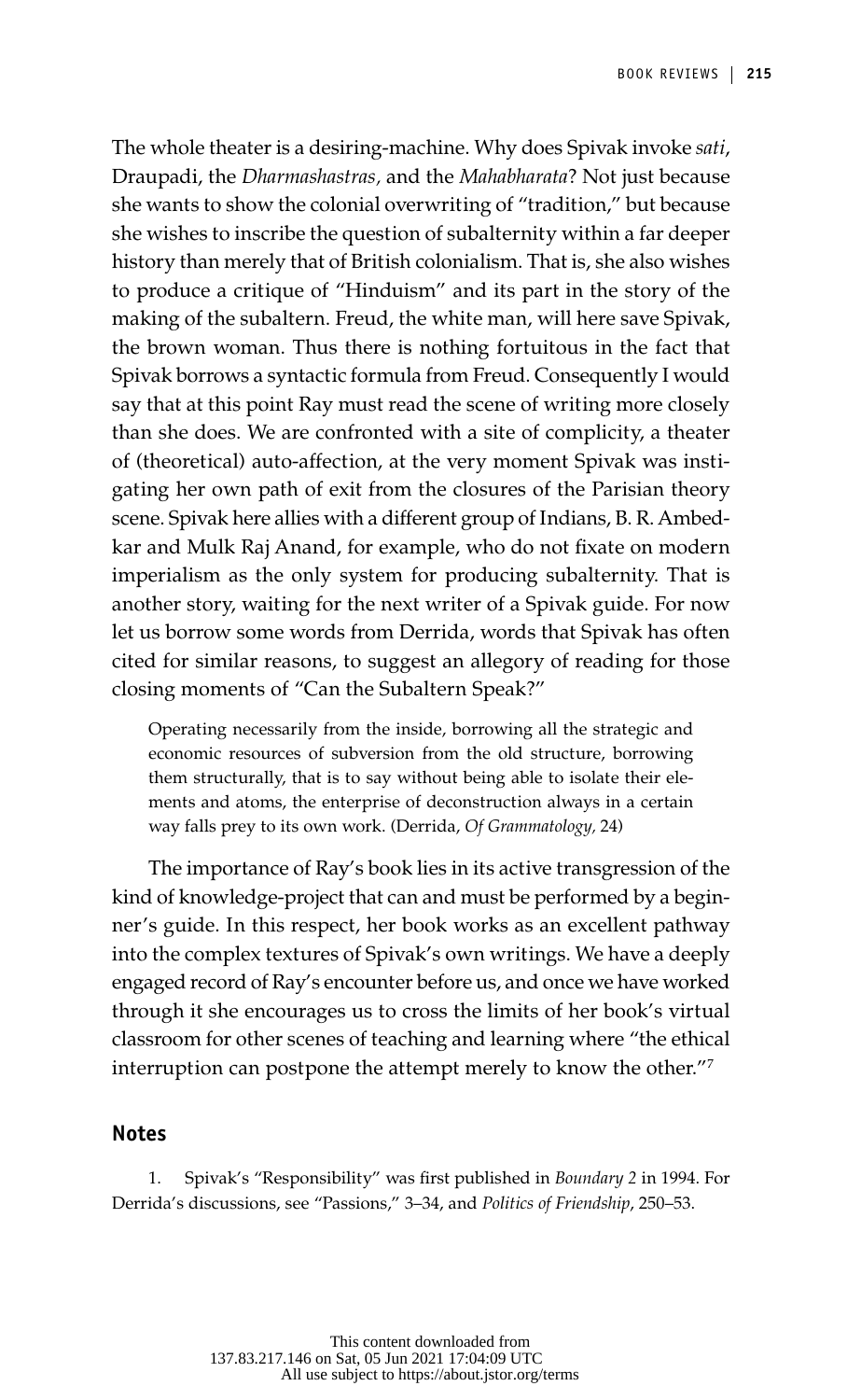2. But see the excellent recent collection edited by Rosalind Morris, *Can the Subaltern Speak? Reflections on the History of an Idea* (New York: Columbia University Press, 2010).

3. " The Stakes of the Question: Why Study the Past?" Paper presented in the session "Pastism," Modern Language Association Annual Convention, Los Angeles, January 7, 2011.

4. "Can the Subaltern Speak?" has been through several variants since its first delivery at the Institute on "Marxist Interpretations of Culture: Limits, Frontiers, Boundaries" conference in Illinois in 1983. An early version was published in *Wedge* (1985). To my knowledge, Spivak discusses Bhubaneswari as a member of her family, her grandmother's sister, a person of her own class, for the first time in *A Critique of Postcolonial Reason*, and then on several occasions after that.

5. "You put yourself . . . in a subaltern rather than a dominant position," he writes to Julia Schucht. See Antonio Gramsci, letter of August 8, 1933, *Letters from Prison*, vol. 2, 318. Gramsci is able to singularize subalternity in an address to a (loved) woman. This could be related to Spivak's interest in the singular encounter (sometimes "embrace") with the woman subaltern, touched on by Ray with two examples from Assia Djebar on 126–27. I have benefited here from hearing Ursula Apitzsch's account of Gramsci's letters in the paper "Revolution, Defeat, and Subalternity: Antonio Gramsci in Dialogue with Giulia and Tatiana Schucht," presented at the conference "Negotiating the Enlightenment: Kant, Gramsci, Education, and Women," Columbia University, March 25, 2011. Apitzsch is an editor of the complete *Gefängnisbriefe* in German.

6. See Freud, "A Child Is Being Beaten." Judith Butler offered a reading of some of these permutations in her response to the publication of *Can the Subaltern Speak? Reflections on the History of an Idea* at CUNY Graduate Center, March 2, 2011.

7. Spivak cited in Ray, 133.

### **Works Cited**

- Derrida, Jacques. 1976. *Of Grammatology*. Trans. Gayatri Chakravorty Spivak. Baltimore: Johns Hopkins University Press.
	- ———. 1995. "Passions." In *On the Name*. Trans. David Wood. Stanford: Stanford University Press.
	- ———. 1997. *Politics of Friendship*. Trans. George Collins. New York: Verso.
- ———. 2002. "Force of Law." In *Acts of Religion*. Ed. Gil Anidjar, 228–98. New York: Routledge, 2002.
- Freud, Sigmund. "A Child Is Being Beaten: A Contribution to the Study of the Origin of Sexual Perversions." *The Standard Edition of the Complete Psychological Works of Sigmund Freud,* vol. 17.
- Gramsci, Antonio. 1994. "Letter of August 8, 1933." In *Letters from Prison*, vol. 2. Ed. Frank Rosengarten; trans. Raymond Rosenthal. New York: Columbia University Press, 1994.